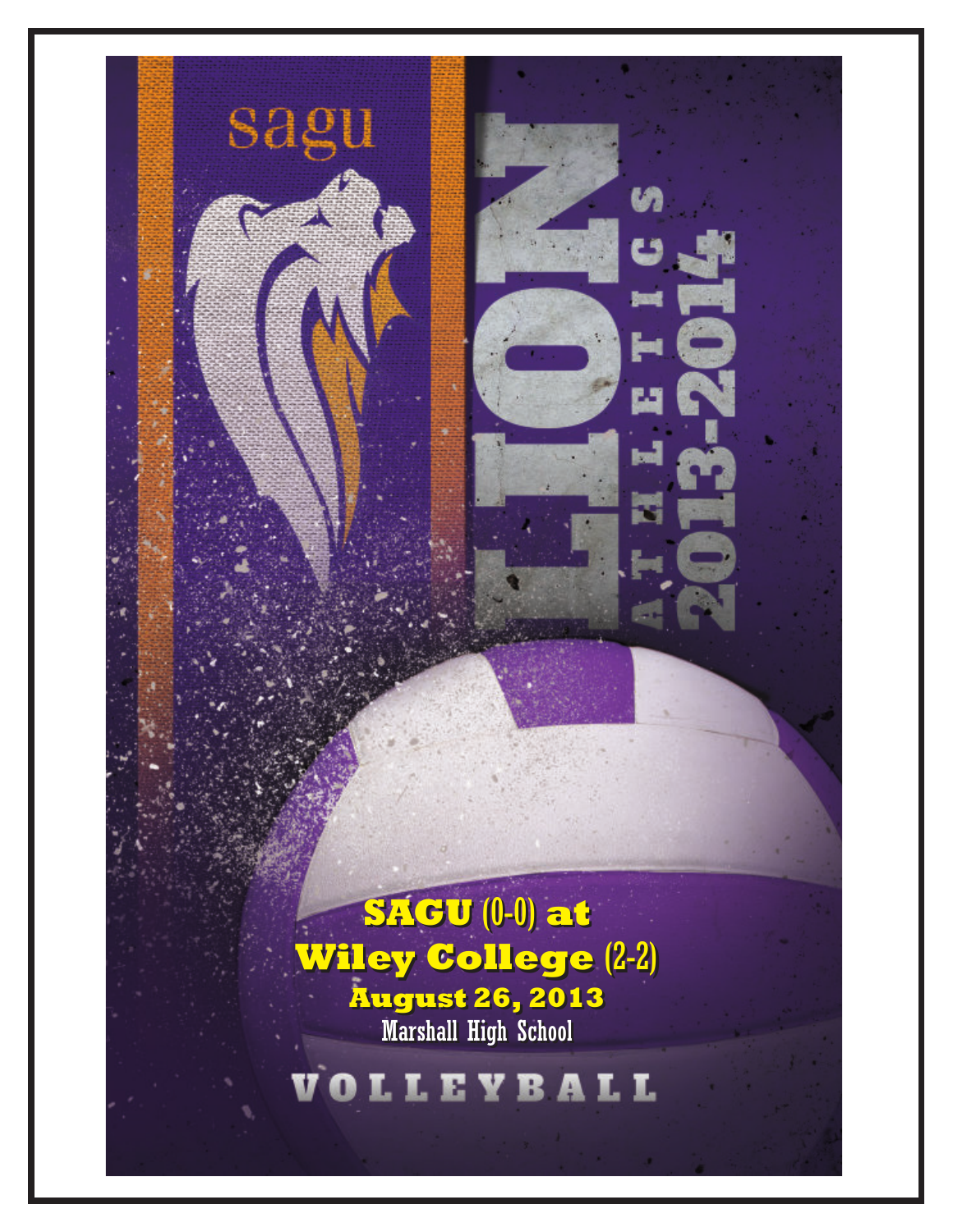

## Eight Straight Winning Regular Seasons



### GAME DAY PREVIEW



SAGU (0-0) (18-17 in 2012) at Wiley College (2-2) (22-8 in 2012) Marshall H.S. - Marshall, Texas

Monday, August 26, 2013 - 7:00pm (CST)

#### MEDIA: Live Stats provided at: http://is.gd/wileylivestats

**HEAD COACHES:** Hank Moore (SAGU), Nancy Sikobe (WC) **MATCH PREVIEW** / Players to Watch: Inside this issue!

### projected starters

| SAGU                         | Pos.      | Ht.  | Yr. | <b>Hometown</b>     |
|------------------------------|-----------|------|-----|---------------------|
| 2 Emmalee Smith              | Lib       | 5'4  | So  | Red Oak, Tx         |
| <b>3 Caitlin Paschall</b>    | RS        | 5'8  | So  | Waxahachie, Tx      |
| 5 Jessica Sodich             | 0H        | 5'8  | Jr  | Arlington, Tx       |
| 7 Sarah Kirk                 | <b>DS</b> | 5'9  | Jr  | Pataskala, Oh       |
| <b>Taylor Calverley</b><br>9 | S.        | 5'10 | Sr  | Mansfield, Tx       |
| <b>10 Brittany Briggs</b>    | DS        | 5'9  | Sr  | Maypearl, Tx        |
| 11 Kassy Cox                 | MВ        | 6'1  | Sr  | Lufkin. Tx          |
| WILEY                        |           |      |     |                     |
| 1 Diana Castaneda            | Lib       | 5'7  | Jr  | Cali, Colombia      |
| 3 Fatima Dacosta             | OН        | 5'10 | Fr  | Dakas, Senegal      |
| <b>4 Susan Tsisiche</b>      | MВ        | 6'0  | Sr  | Kakamega, Kenya     |
| <b>Lucy Ricord</b><br>6      | OН        | 5'10 | Fr  | <b>Beaumont, Tx</b> |
| <b>9 AnJonee Mathis</b>      | RS        | 5'11 | So  | Missouri City, Tx   |
| 12 Jessica Izguierdo         | S.        | 5'7  | So  | Cali, Colombia      |
|                              |           |      |     |                     |

### SERIES NOTES

The Wildcats have taken the past three meetings, including last year, 3-2. Going back to 2008, WC leads 8-2. Five of the 10 matches were decided in the fifth set.

|                            | 2013 SCHEDULE / RESULTS                    |                      |
|----------------------------|--------------------------------------------|----------------------|
| DATE                       | <b>OPPONENT</b>                            | <b>TIME / RESULT</b> |
|                            | <b>AUGUST</b>                              |                      |
| 26                         | @ Wiley College (Tx)                       | 7:00p                |
|                            | <b>SEPTEMBER</b>                           |                      |
| 6-7                        | @ Austin College Tournament                | Sherman, Tx          |
| 6                          | <b>Southwestern Univ (Tx)</b>              | 2:00p                |
| 6                          | <b>University of Dallas</b>                | 6:00p                |
| 7                          | <b>Austin College</b>                      | 9:00a                |
| 7                          | <b>Sul Ross State Univ (Tx)</b>            | 11:00a               |
| $13 - 14$                  | @ Kansas Wesleyan Tournament               | Salina, Ks           |
| 13                         | Univ of St. Mary (Ks)                      | 12:00p               |
| 13                         | <b>College of the Ozarks (Mo)</b>          | 6:00p                |
| 14                         | <b>York College (Neb)</b>                  | 8:30a                |
| 14                         | <b>McPherson College (Ks)</b>              | 1:00p                |
| 17<br>$\frac{1}{\sqrt{2}}$ | Mid-America Christian Univ (Ok)            | 7:00p<br>œ           |
| 19                         | @ St. Gregory's Univ (Ok)                  | 7:00p                |
| 20                         | @ Southern Nazarene Univ (Ok)              | 5:00p                |
| 21                         | @ Southwestern Christian Univ (Ok)         | 1:00p                |
| 24<br>☆                    | <b>Wiley College (Tx)</b>                  | 7:00p                |
| 26                         | @ Oklahoma Baptist Univ                    | 7:00p                |
| 27<br>$\mathbb{R}^+$       | Univ of St. Thomas (Tx)                    | 7:00p                |
| 28<br>$\mathcal{L}$        | <b>John Brown Univ (Ark)</b>               | 1:00p<br>Œ           |
| 30                         | @ Oklahoma City Univ                       | 7:00p                |
|                            | <b>OCTOBER</b>                             |                      |
| 5<br>☆                     | <b>Wayland Baptist Univ (Tx)</b>           | 11:00a<br>(TV        |
| 8                          | @ Univ of Texas at Dallas                  | 7:00p                |
| 10<br>$\mathbb{R}^+$       | <b>Texas Wesleyan Univ</b>                 | 7:00p                |
| 12<br>$\mathbb{R}^+$       | <b>Southern Nazarene Univ (Ok)</b>         | 11:00a               |
| 14                         | @ Mid-America Christian Univ (Ok)          | 7:00p                |
| 18<br>$\frac{1}{\sqrt{2}}$ | St. Gregory's Univ (Ok)                    | 5:30p                |
| 22<br>$\mathcal{L}$        | <b>Oklahoma Baptist Univ</b>               | 6:00p                |
| 26                         | @ John Brown Univ (Ark)                    | 1:00p                |
| 29<br>$\frac{1}{\sqrt{2}}$ | <b>Oklahoma City Univ</b>                  | 5:00p                |
|                            | <b>NOVEMBER</b>                            |                      |
| $\overline{\mathbf{2}}$    | @ Wayland Baptist Univ (Tx)                | 11:00a               |
| 8                          | @ Texas Wesleyan Univ                      | 7:00p                |
| 9<br>☆                     | <b>Southwestern Christian Univ</b>         | 1:00                 |
| 14-16                      | @ Sooner Athletic Conference Tournament    | TBA                  |
| ☆                          | <b>Home Matches in the Sheaffer Center</b> |                      |

Produced by the SAGU Sports Information Office. Contact Mark "Link" Warde at mwarde@sagu.edu or at 469-658-2847. 1200 Sycamore Street  $\Box$  Waxahachie, Texas 75165  $\Box$  www.sagu.edu/athletics  $\Box$  Facebook SAGU Sports Network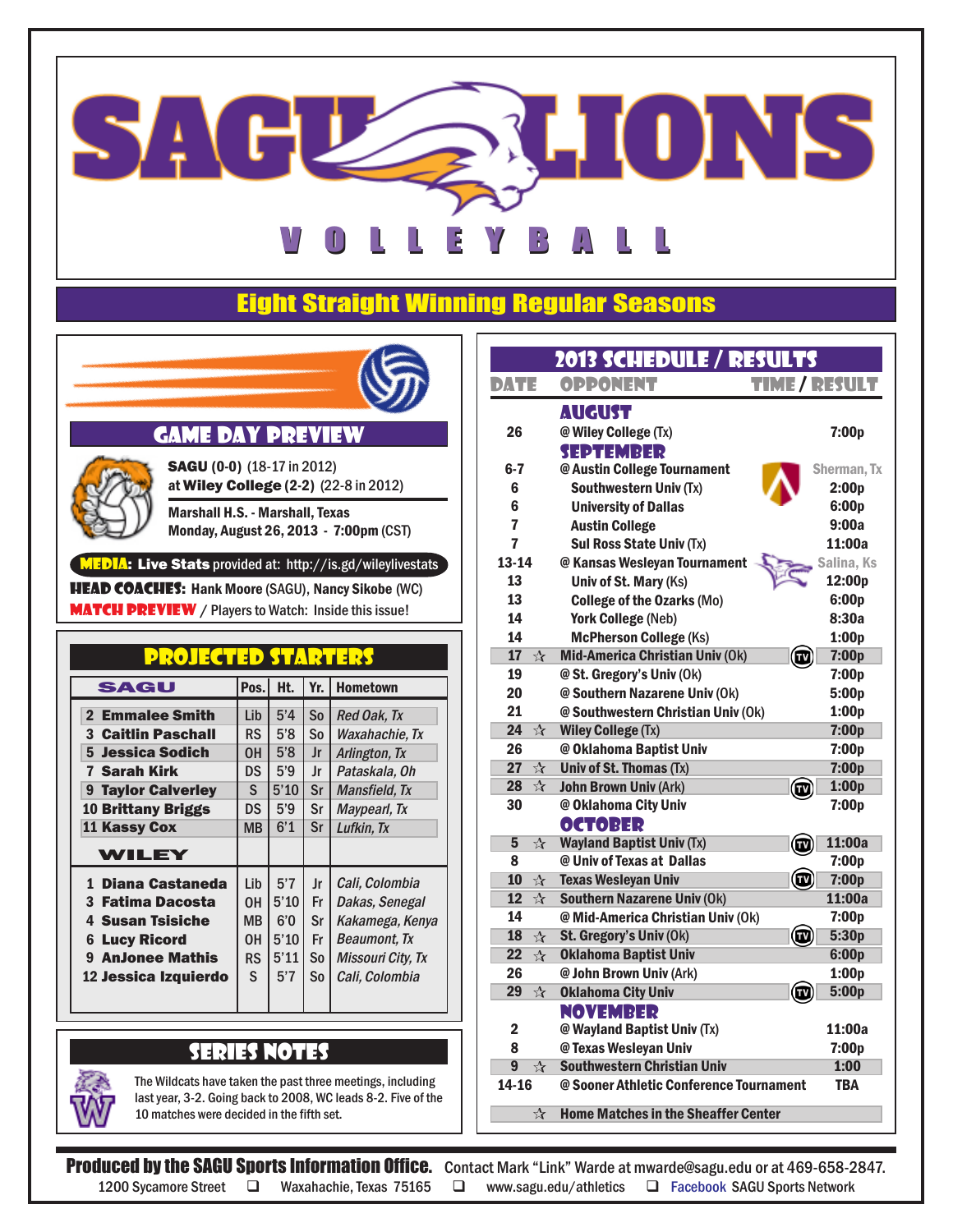# 2013 SAGU LADY LIONS VOLLEYBALL



#4 Susan Tsisiche, 5'11 MB, had 198 kills and hit .395 as a Jr.

#12 Jessica Izquierdo, 5'7 Str, averaged 9.9 assists per gm as a Fr.

#1 Diana Castaneda, 5'7 DS, led team with 4.42 digs per game as a Soph.

#6 Lucy Ricord led team with 44 kills over the weekend in tourney.

| <b>WILEY</b> | <b>MATCH-UP</b>                                  | <b>SAGU</b>  |
|--------------|--------------------------------------------------|--------------|
| $22 - 8$     | <b>OVERALL RECORD</b>                            | 18-17        |
| 73-37 (.664) | <b>GAMES RECORD</b>                              | 66-62 (.516) |
| .266         | HITTING PCT                                      | .207         |
| 13.0         | <b>KILLS DER SET</b>                             | 12.0         |
| 1.9          | <b>ACES PER SET</b>                              | 1.4          |
| 1.4          | <b>BLOCKS PER SET</b>                            | 1.4          |
| 15.3         | <b>DIGS PER SET</b>                              | 16.4         |
|              | Team and Player Stats are based on 2012 figures. |              |



**Jessica Sodich** 8 OH, had 530 kills and avg'd 4.2 kills pr gm.

**Taylor Calverley** 5'10 Str, avg'd 10.2 ists per gm and led in tting at .265.

10 Brittany Briggs 5'9 DS, tied for team ad with 37 aces.

 $odich$  led with  $3.7\,$ gs. #2 **Emmalee** mith netted 3.3 scoops and Briggs 2.6.

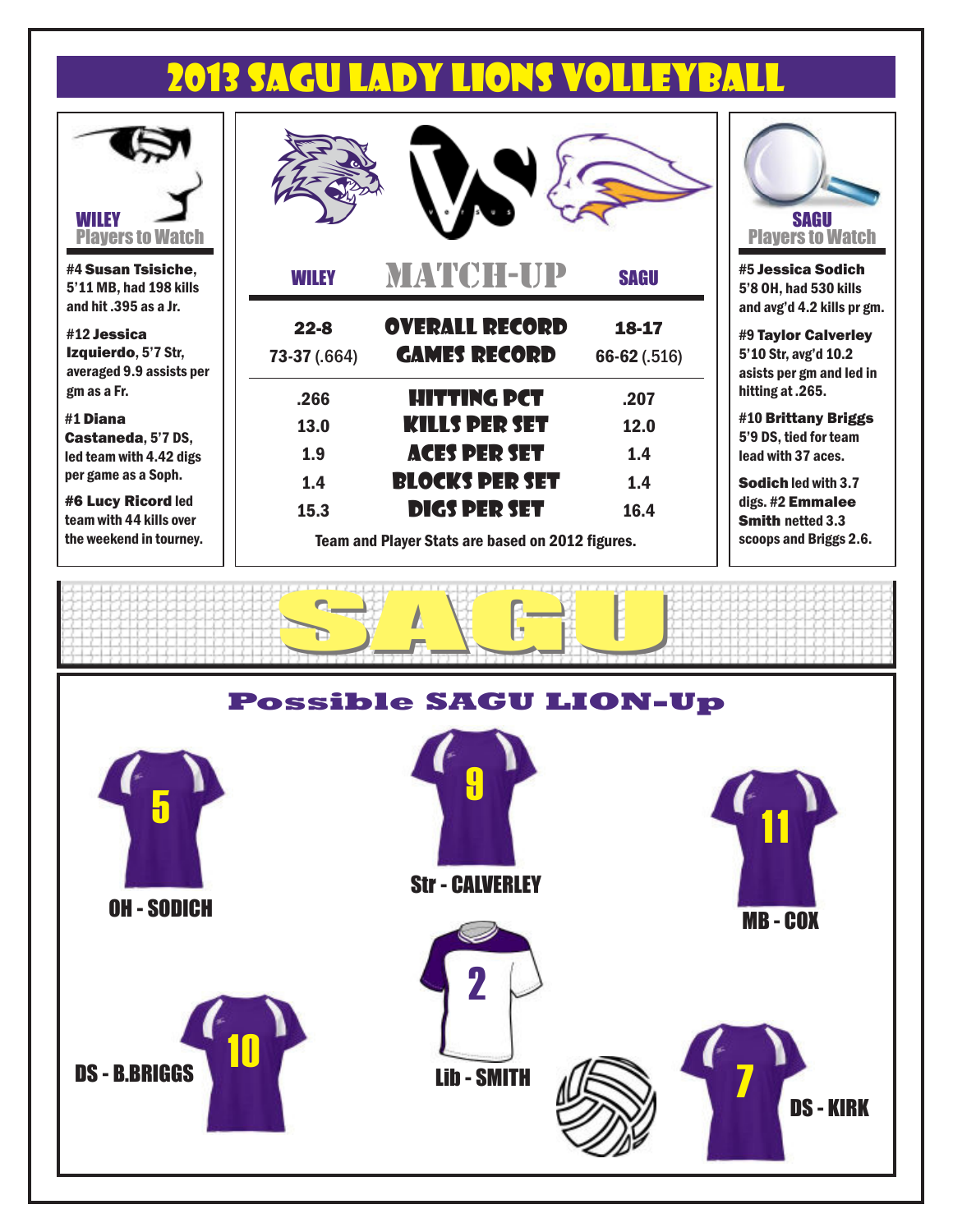

## Bumpa, Setta, Spika SAGU VOLLEYBALL FANS What Do You Bring to Fuel the Lady Lions at Matches?

# *Red River*

### **ATHLETIC CONFERENCE**

| Nat'l Rank/2012 Standings    | <b>RRAC</b> | <b>Overall</b> | <b>Home</b> | Away     | <b>Neutral</b> |  |
|------------------------------|-------------|----------------|-------------|----------|----------------|--|
| 3 Texas at Brownsville       | $11 - 0$    | $30-2$         | $6-0$       | $12 - 1$ | $12 - 1$       |  |
| <b>Wiley College</b>         | $10 - 1$    | $22 - 8$       | $7-0$       | $8 - 3$  | $7 - 5$        |  |
| <b>St. Thomas-Houston</b>    | $8 - 3$     | 19-16          | $10-3$      | $5 - 2$  | $4 - 11$       |  |
| <b>Our Lady of the Lake</b>  | $8 - 3$     | $14 - 18$      | $4 - 4$     | $8 - 10$ | $2 - 4$        |  |
| Texas Wesleyan               | $7 - 4$     | $19 - 15$      | $5 - 5$     | $9 - 5$  | $5-5$          |  |
| <b>SAGU S</b>                | $7-4$       | 18-17          | $10 - 5$    | $7 - 6$  | $1-6$          |  |
| <b>Bacone College</b>        | $5-6$       | $12 - 20$      | $4 - 7$     | $8 - 5$  | $0 - 8$        |  |
| <b>Univ of the Southwest</b> | $4 - 7$     | $9 - 23$       | $2 - 8$     | $4 - 7$  | $3 - 8$        |  |
| <b>Texas College</b>         | $3 - 8$     | 10-19          | $6-6$       | $4 - 12$ | $0-1$          |  |
| <b>Huston-Tillotson</b>      | $2 - 9$     | $3 - 31$       | $2 - 11$    | $1 - 8$  | $0 - 12$       |  |
| <b>Jarvis Christian</b>      | $1 - 10$    | $1 - 15$       | $1 - 5$     | $0 - 10$ | $0-0$          |  |
| <b>Langston Univ</b>         | $0 - 11$    | $0 - 11$       | $0 - 5$     | $0 - 5$  | $0-0$          |  |
|                              |             |                |             |          |                |  |

| SOONER ATHLETIC CONFERENCE  |            |                |
|-----------------------------|------------|----------------|
|                             |            |                |
| Nat'l Rank/2012 Standings   | <b>SAC</b> | <b>Overall</b> |
| 5 Oklahoma Baptist 4        | $12 - 0$   | $35 - 6$       |
| Lubbock Christian           | $10-2$     | $23-9$         |
| <b>RV Wayland Baptist</b> 9 | 8-4        | 19-15          |
| Oklahoma City 9             | $5 - 7$    | 15-22          |
| <b>John Brown</b><br>Œ.     | $3-9$      | $22 - 16$      |
| <b>Mid-America Chr</b>      | $2 - 10$   | 18-16          |
| <b>Saint Gregory's</b>      | $2 - 10$   | $12 - 15$      |



## 2013 Volleyball Recruiting Class 2013 Volleyball Recruiting Class

| <b>Player (Hometown / Previous School)</b>                    | Ht.  | Pos. |
|---------------------------------------------------------------|------|------|
| <b>McKenzie Criddle</b> (Lake Livingston, Tx / Livingston HS) | 6'0  | MН   |
| <b>Faith Hardin</b> (Midlothian, Tx / Midlothian HS)          | 6'0  | MН   |
| <b>Brianna Hunt</b> (Carlsbad, NMx / Carlsbad HS)             | 5'10 | 0H   |
| <b>Courtney Tobolka</b> (Midlothian, Tx / Midlothian HS)      | 5'7  | DS   |
| Katie Ryan (Girard, III / North Mac HS, Evangel University)   | 5'7  | DS   |
| Haidee Richardson (Fayette, Ala / Homeschool)                 | 5'9  | 0H   |

## NAIA 2012 FINAL TOP 25 POLL

| 1. Concordia (Cal)     |
|------------------------|
| 2. Columbia (Mo)       |
| 3. UT-Brownsville      |
| 4. Biola (Cal)         |
| 5. Oklahoma Baptist    |
| 6. Hastings (Neb)      |
|                        |
| 7. MidAmerica Naz (Ks) |
| 8. Viterbo (Wisc)      |
| 9. Lee (Tenn)          |
| 10. College of Idaho   |
| 11. The Master's (Cal) |
| 12. Georgetown (Ky)    |
| 13. Embry-Riddle (Fla) |

| $38-0$    | 14. Indiana Wesleyan       | $36-4$    |
|-----------|----------------------------|-----------|
| $42 - 2$  | 15. Madonna (Mich)         | $35-9$    |
| $30-2$    | 16. Westmont (Cal)         | $25 - 10$ |
| $31 - 5$  | 17. Bellevue (Neb)         | 36-11     |
| $35 - 6$  | 18. Cal State - San Marcos | 30-15     |
| $30-7$    | 19. Indiana East           | 44-6      |
| $29 - 5$  | 20. Lindsey Wilson (Ky)    | $31 - 14$ |
| $37-8$    | 21. Missouri Baptist       | $34-6$    |
| $30 - 11$ | 22. Doane (Neb)            | $28-9$    |
| $24 - 8$  | 23. Grand View (Iowa)      | 29-11     |
| $27 - 8$  | 24. Carroll Col (Mont)     | $25 - 12$ |
| $36 - 6$  | 25. St. Francis (III)      | $37-8$    |
| $29 - 6$  |                            |           |

RECEIVING VOTES: Park (Mo), Vanguard (Cal), Midland (Neb), Point Park (Pa), Ottawa (Kan), E.Oregon, Spring Hill (Ala), Davenport (Mich), Jamestown (ND), So.Oregon, Wayland Bapt (Tx), Northwestern (Iowa).



| Nat'l Rank/2012 Standings          | MCAC     | <b>Overall</b> |
|------------------------------------|----------|----------------|
| 17 Bellevue                        | $13-0$   | 36-11          |
| <b>College of the Ozarks</b>       | $12 - 1$ | 19-15          |
| Waldorf                            | $10-3$   | 23-20          |
| <b>College of Saint Mary</b>       | $8 - 5$  | 16-20          |
| Oklahoma Wesleyan                  | 7-6      | 19-17          |
| <b>Haskell Univ</b>                | հ.7      | 12-22          |
| <b>Central Baptist</b>             | 4.9      | 11-21          |
| <b>York College</b>                | 4.9      | 10-21          |
| <b>Southwestern Christian</b><br>嵠 | $1 - 12$ | $3 - 33$       |
| <b>Central Christian</b>           | $0 - 13$ | $1 - 26$       |

Denotes teams who will be 2013 members in the Sooner Conference, along with Northwood (RRAC) and USAO (SAC).

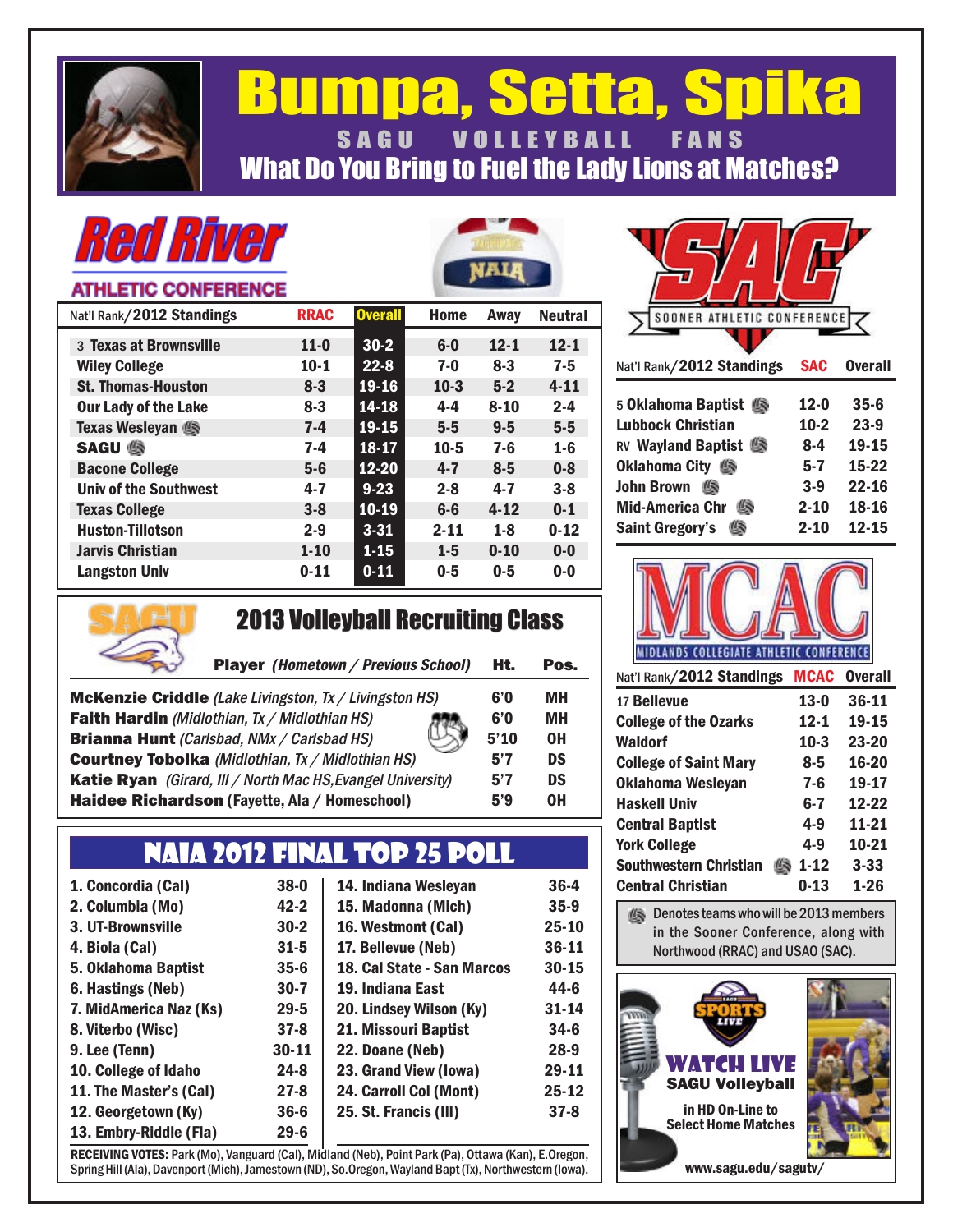

| Year         | <b>Overall</b> | Pct. |
|--------------|----------------|------|
| 2001         | 20-15          | .571 |
| 2002         | 19-16          | .543 |
| 2003         | 16-15          | .516 |
| 2004         | $9 - 21$       | .300 |
| 2005         | 21-20          | .512 |
| 2006         | 21-10          | .677 |
| 2007         | 29-15          | .659 |
| 2008         | 27-15          | .643 |
| 2009         | 28-12          | .700 |
| 2010         | 18-19          | .486 |
| 2011         | 23-18          | .561 |
| 2012         | 18-17          | .514 |
| <b>Total</b> | 249-193        | .563 |

## WINNING MOORE

### HANSFORD "Hank" Moore

12 Year Tenure

National Champion at NBCAA Finals

#### POST-SEASON



1st Year in Red River Athletic Conference, Qualified for RRAC Tourney RRAC Tourney, NCCAA Central Title, NCCAA Nat'ls RRAC Tourney, NCCAA Central Title, NCCAA Nat'ls #3 Seed at RRAC Tourney, NCCAA Central Title, NCCAA Nat'ls Final 4 #2 Seed at RRAC Tourney, went 1-1 at NCCAA Central Regional #3 Seed at RRAC Tourney, NCCAA Central Title, NCCAA Nat'ls #3 Seed #4 Seed at RRAC Tourney, went 0-2 at NCCAA Central Regional #5 Seed at RRAC Tourney, went 3-2 at NCCAA Regional, NCCAA Nat'ls #8 Seed #5 Seed at RRAC Tourney, went 1-2 at NCCAA Central Regional National Champion at NBCAA Finals National Champion at NBCAA Finals

NBCAA - National Bible College Athletic Association. NCCAA - National Christian College Athletic Association. Photo of Coach Moore in 2012 huddle shot by BUDDY BRIGGS

# SAGU LADY LIONS 2013 ROSTER

|              | <b>No. PLAYER</b>         | Pos.      | Ht.  | Yr.            | Hometown / Previous School                     |
|--------------|---------------------------|-----------|------|----------------|------------------------------------------------|
| 1            | <b>Beka Dollar</b>        | <b>DS</b> | 5'9  | Sr             | Brock, Tx / Brock HS                           |
| $\mathbf{2}$ | <b>Emmalee Smith</b>      | DS/S      | 5'4  | S <sub>o</sub> | Red Oak, Tx / Red Oak HS                       |
| 3            | <b>Caitlin Paschall</b>   | RS/S      | 5'8  | S <sub>o</sub> | Waxahachie, Tx / Midlothian HS                 |
| 4            | <b>Katie Ryan</b>         | <b>DS</b> | 5'7  | Jr             | Girard, III / North Mac HS, Evangel University |
| 5            | <b>Jessica Sodich</b>     | 0H        | 5'8  | Jr             | Arlington, Tx / Ovilla Christian School        |
| 6            | J.J. Abbott               | MН        | 5'11 | S <sub>o</sub> | Kenmore, Wash / Cedar Park Christian           |
| 7            | <b>Alissa Kirk</b>        | <b>DS</b> | 5'9  | Jr             | Pataskala, Oh / Gahanna Christian              |
| 8            | <b>McKenzie Criddle</b>   | MН        | 6'0  | Fr             | Lake Livingston, Tx / Livingston HS            |
| 9            | <b>Taylor Calverley</b>   | S         | 5'10 | Sr             | Mansfield, Tx / Grace Preparatory School       |
| 10           | <b>Brittany Briggs</b>    | <b>DS</b> | 5'9  | Sr             | Maypearl, Tx / Maypearl HS                     |
| 11           | <b>Kassy Cox</b>          | MН        | 6'1  | Sr             | Lufkin, Tx / Lufkin HS                         |
| 12           | <b>Brianna Hunt</b>       | 0H        | 5'10 | Fr             | Carlsbad, NMex / Carlsbad HS                   |
| 14           | <b>Faith Hardin</b>       | MН        | 6'0  | Fr             | Midlothian, Tx / Midlothian HS                 |
| 15           | <b>Haidee Richardson*</b> | 0H        | 5'9  | Fr             | Fayette, Ala / Homeschool                      |
| 16           | <b>Hannah Lewis</b>       | OH/RS     | 5'9  | Jr             | Broken Arrow, Ok / Broken Arrow HS             |
| 17           | <b>Jessie Giese</b>       | MН        | 5'11 | Jr             | Tulsa, Ok / Union HS                           |
| 18           | <b>Courtney Tobolka</b>   | <b>DS</b> | 5'7  | Fr             | Midlothian, Tx / Midlothian HS                 |
|              | <b>*Red Shirt</b>         |           |      |                |                                                |

#### STAFF

Hansford *"Hank"* Moore - Head Coach, 13th Year Jordan Briggs - Assistant Coach, 3rd Year **Amanda Laney - Student Assistant Coach, 1st Year** Kyle Nielsen - Statistician, Transportation, 3rd Year Anna Moormeier - Stats / Administrative Asst., 2nd Yr

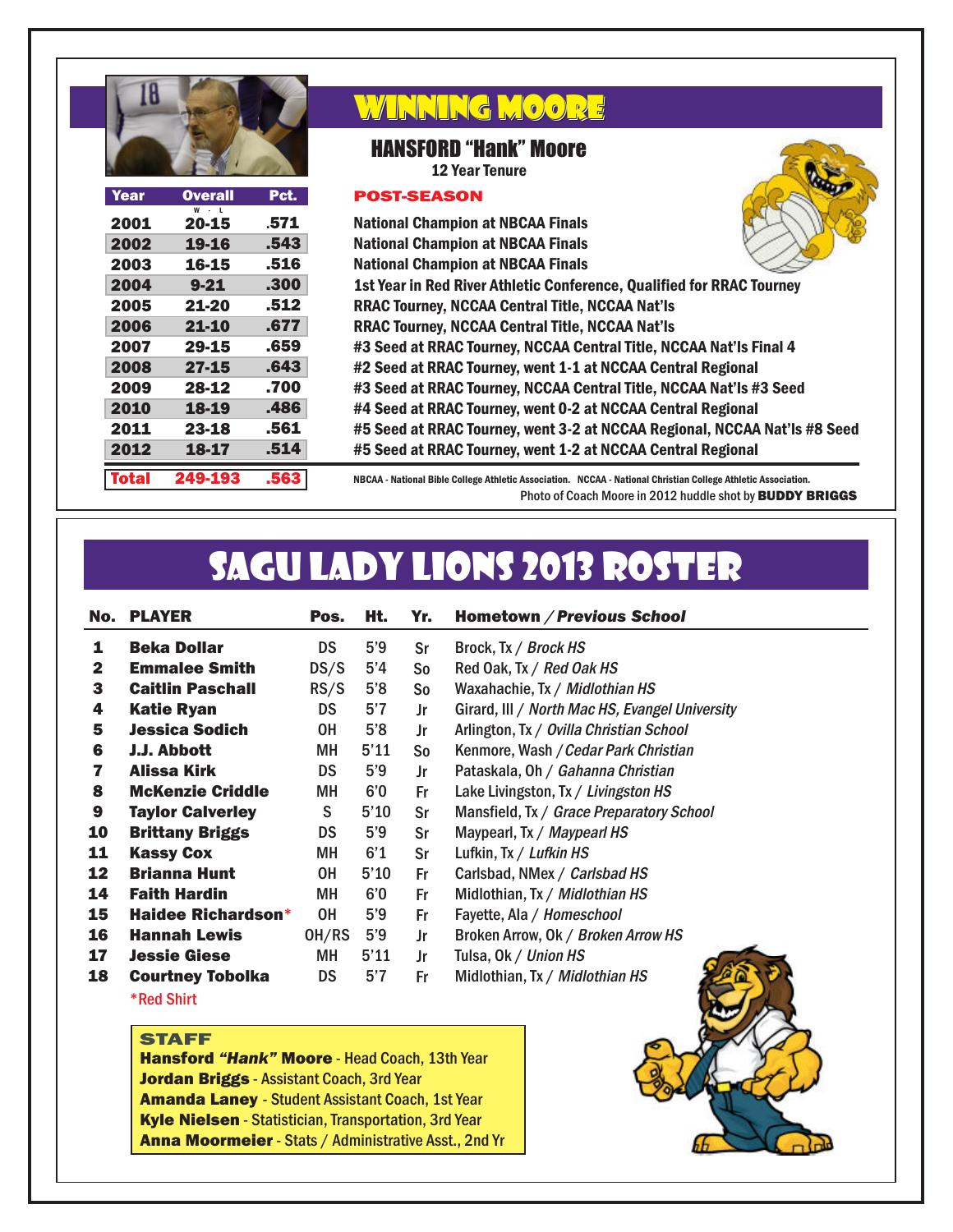# $\mathcal{D}_k$  , signal particle  $\mathcal{D}_k$  , signal particle  $\mathcal{D}_k$

Southwestern Assemblies of God University Volleyball

# 2012 Complete Player Stats



ALISSA KIRK Heart of the Lion

As Announced at the SAGU Athletic Awards

(as posted on the NAIA website)

Team Hitting Pct.: .207 (4th in RRAC). Opponents .204.

## SAGU VOLLEYBALL 18-17

|                | <b>2012 ROSTER</b>                                         |                    |                      | <b>ATTACK</b> |           |             |                 |                          | <b>SET</b>                   |                          |           |                              | <b>SERVE</b>      |                          | <b>POINTS</b>            |
|----------------|------------------------------------------------------------|--------------------|----------------------|---------------|-----------|-------------|-----------------|--------------------------|------------------------------|--------------------------|-----------|------------------------------|-------------------|--------------------------|--------------------------|
|                | No. PLAYER                                                 | GP/MP              |                      | Kills $K/Gm$  | -E        | <b>TA</b>   | Pct.            | A                        | A/Gm                         | <b>TA</b>                | <b>SA</b> | <b>SE</b>                    | <b>TA</b>         | Pct.                     | <b>Pts Contributed</b>   |
|                | 1 Beka Dollar                                              | 13/8               | $\overline{7}$       | 0.54          | 6         | 30          | .033            | $\Omega$                 | 0.00                         | 6                        |           | 0                            | 29                | 1.000                    | 8.5                      |
| 3              | <b>Emmalee Smith</b><br><b>Caitlin Paschall 123/34</b>     | 118/32             | $\overline{2}$<br>95 | 0.02<br>0.77  | 8<br>56   | 56<br>323   | $-.107$<br>.121 | 37<br>45                 | 0.31<br>0.37                 | 180<br>129               | 35<br>9   | 22<br>18                     | 481<br>143        | .954<br>.874             | 37.0<br>127.5            |
| $-6-$          | 5 Jessica Sodich<br>J.J. Abbott                            | 126/35<br>101/28   | 530<br>70            | 4.21<br>0.69  | 238<br>20 | 1419<br>223 | .206<br>.224    | 28<br>12                 | 0.22<br>0.12                 | 133<br>50                | 22<br>11  | 20<br>10                     | 368<br>313        | .946<br>.968             | 568.5<br>107.0           |
| 7<br>8         | Alissa Kirk<br><b>Caitlyn Hudson</b>                       | 124/35 <br> 128/35 | 5<br>408             | 0.04<br>3.19  | 6<br>136  | 47<br>1221  | $-.021$<br>.223 | 5<br>6                   | 0.04<br>0.05                 | 48<br>75                 | 3<br>37   | 4<br>37                      | 38<br>507         | .895<br>.927             | 8.0<br>461.5             |
| 9<br><b>10</b> | <b>Taylor Calverley  126/35 </b><br><b>Brittany Briggs</b> | 128/35             | 85<br>6              | 0.67<br>0.05  | 25<br>6   | 226<br>47   | .265<br>.000.   | 1289<br>19               | 10.23<br>0.15                | 3442<br>131              | 21<br>37  | 17<br>41                     | 416<br>500        | .959<br>.918             | 144.0<br>43.0            |
|                | 11 Kassy Cox                                               | 113/32             | 387                  | 3.42          | 152       | 911         | .257            | 18                       | 0.16                         | 96                       | 0         | 0                            | $\Omega$          | .000                     | 434.5                    |
| 16<br>17       | <b>Hannah Lewis</b><br><b>Jessie Giese</b>                 | 28/12<br>35/13     | 16<br>39             | 0.57<br>1.11  | 12<br>19  | 60<br>100   | .067<br>.200    | 1<br>$\overline{2}$      | 0.04<br>0.06                 | 10<br>17                 | 0<br>0    | $\mathbf{1}$<br>$\mathbf{0}$ | 8<br>$\mathbf{1}$ | .875<br>1.000            | 19.0<br>42.5             |
| 18             | <b>Amanda Laney</b>                                        | <b>DNP</b>         | -                    | -             |           |             |                 | $\overline{\phantom{0}}$ | $\qquad \qquad \blacksquare$ | $\overline{\phantom{a}}$ |           |                              |                   | $\overline{\phantom{0}}$ | $\overline{\phantom{a}}$ |

| <b>2012 ROSTER</b> |                         | <b>PASS</b>    |                |       | <b>DEFENSE</b> |      | <b>BLOCK</b> |              |              |      |                | <b>HONORS</b>               |
|--------------------|-------------------------|----------------|----------------|-------|----------------|------|--------------|--------------|--------------|------|----------------|-----------------------------|
|                    | No. PLAYER              | <b>RE</b>      | <b>TA</b>      | Pct.  | <b>DIGS</b>    | D/Gm | <b>BS</b>    | <b>BA</b>    | <b>TOT</b>   | B/Gm | <b>BE</b>      | <b>SAGU AWARD WINNERS</b>   |
| $\bullet$          | <b>Beka Dollar</b>      | $\mathbf{0}$   | 29             | 1.000 | 11             | 0.85 | $\bf{0}$     | $\mathbf{1}$ | 1            | 0.08 | 0              | <b>EMMALEE SMITH</b>        |
|                    | <b>Emmalee Smith</b>    | 23             | 442            | .948  | 388            | 3.29 | $\bf{0}$     | $\bf{0}$     | $\bf{0}$     | 0.00 | $\mathbf{0}$   | <b>Most Valuable</b>        |
| $\mathbf{3}$       | <b>Caitlin Paschall</b> | 3              | 35             | .914  | 67             | 0.54 | 8            | 31           | 39           | 0.32 | 23             | <b>Defensive Player</b>     |
| 5.                 | Jessica Sodich          | 35             | 525            | .933  | 467            | 3.71 | 10           | 13           | 23           | 0.18 | 14             |                             |
| 6                  | J.J. Abbott             | 0              | 16             | 1.000 | 72             | 0.71 | 6            | 40           | 46           | 0.46 | 4              | <b>JESSICA SODICH</b>       |
| $\mathbf{7}$       | Alissa Kirk             | 16             | 349            | .954  | 177            | 1.43 | $\bf{0}$     | $\bf{0}$     | $\Omega$     | 0.00 | $\bf{0}$       | <b>Most Valuable</b>        |
| 8                  | <b>Caitlyn Hudson</b>   | 19             | 458            | .959  | 244            | 1.91 | 8            | 17           | 25           | 0.20 | 3              | <b>Offensive Player</b>     |
| 9                  | <b>Taylor Calverley</b> | $\Omega$       | $\overline{2}$ | 1.000 | 258            | 2.05 | 8            | 60           | 68           | 0.54 | 11             |                             |
| 10                 | <b>Brittany Briggs</b>  | 31             | 483            | .936  | 339            | 2.65 | $\bf{0}$     | $\mathbf{0}$ | $\mathbf{0}$ | 0.00 | $\mathbf{0}$   | <b>JESSICA SODICH</b>       |
|                    | 11 Kassy Cox            | $\overline{2}$ | 58             | .966  | 39             | 0.35 | 13           | 69           | 82           | 0.73 | 24             | <b>MVP</b>                  |
|                    | 16 Hannah Lewis         |                | 5              | .800  | 13             | 0.46 | 1            | 4            | 5            | 0.18 |                |                             |
|                    | 17 Jessie Giese         |                | 3              | .667  | 18             | 0.51 | $\mathbf{1}$ | 5            | 6            | 0.17 | $\overline{2}$ | <b>J.J. ABBOTT</b>          |
|                    | 18 Amanda Laney         |                |                |       |                |      |              |              |              |      |                | <b>Most Improved Player</b> |

GP - Games (Sets) Played MP - Matches Played K/Gm - Kills Per Game E - Hitting Errors TA - Total Attempts (Attacks) Pct. - Hitting Percentage A - Assists A/Gm - Assists Per Game

KEY

- TA Total (Assist) Attempts
- SA Service Aces
- SE Service Errors
- TA Total (Serve) Attempts Pct. - Serving Percentage
- RE Receiving Errors
- TA Total Attempted (Receptions)
- D/Gm Digs Per Game
- BS Block Solo (for points)
- BA Block Assists

TOT - Total Blocks

**BE** - Blocking Errors

HITTING PERCENTAGE: Kills minus Errors. Divide that total by Total Attempts. NOTE: Home team provides official stats for both teams.

### NCAA Volleyball Statistics / Frequently Asked Questions:

http://ace4vb.com/asksteph1.html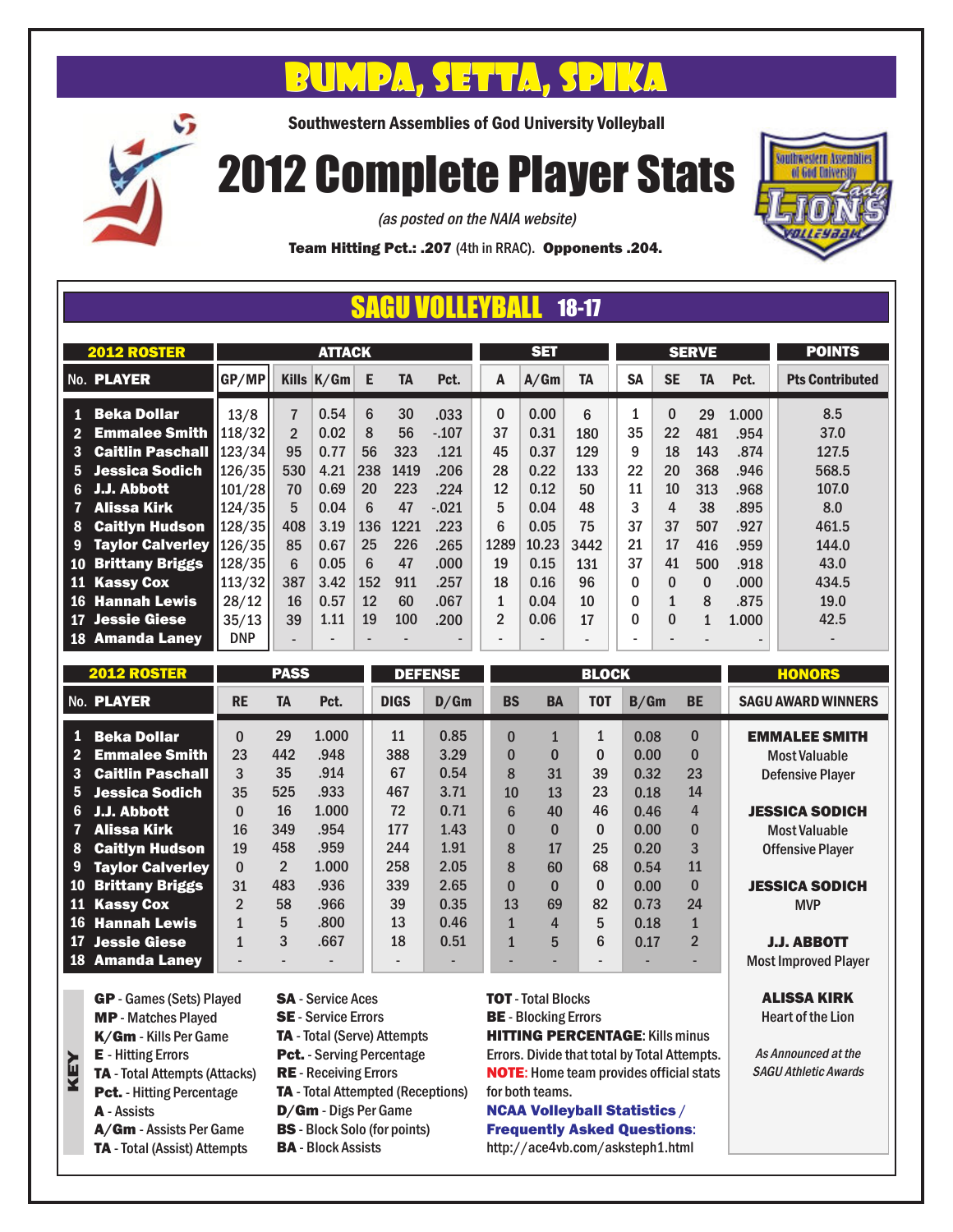## 2013 SAGU LADY LIONS VOLLEYBA



Photos by **Moving Pictures** (Steve Patterson) http://movingpictures.photoreflect.com/

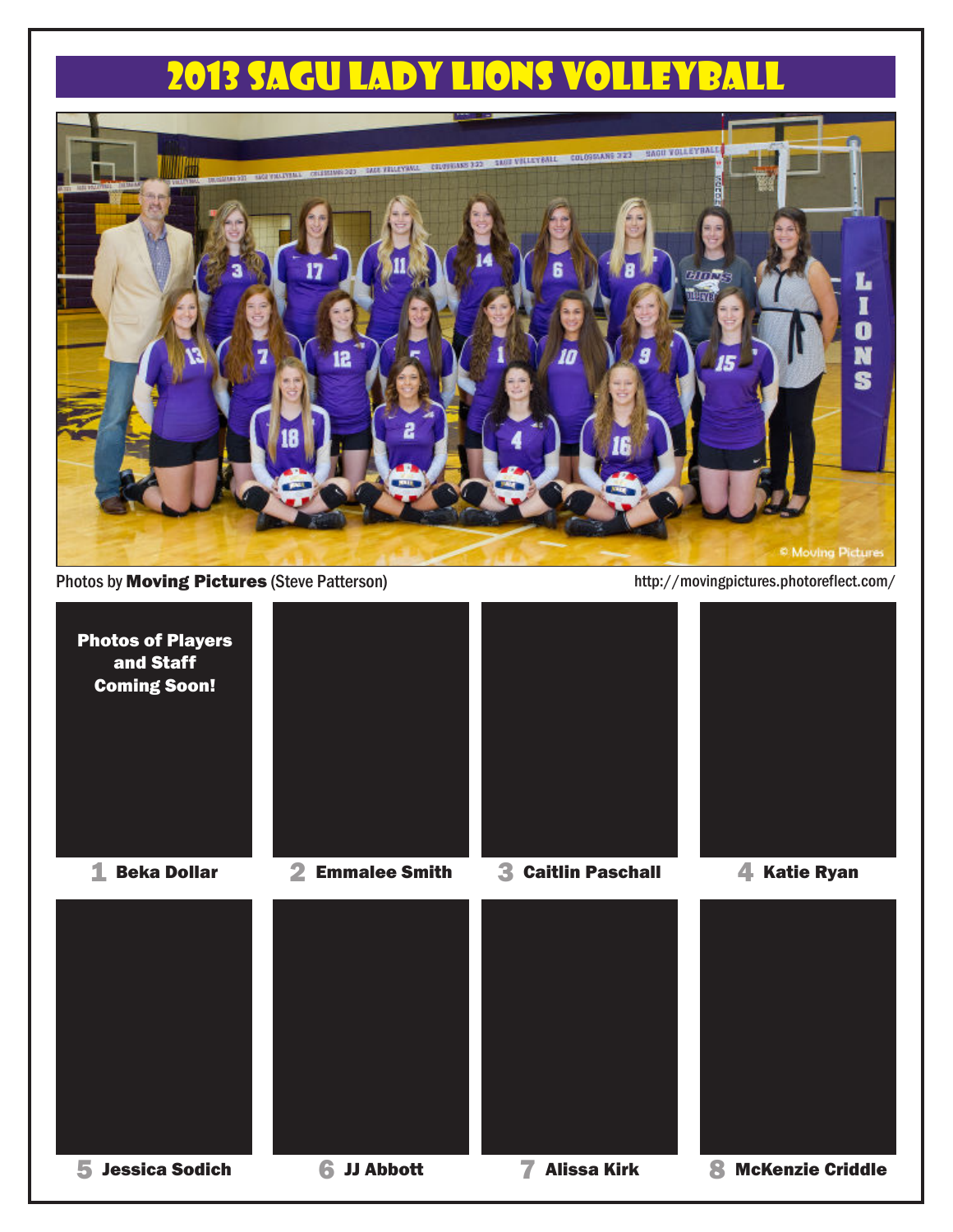

- 18 Courtney Tobolka
- Amanda Laney

For the latest news, stats and action photos about the SAGU Lady Lions V-Ball team, log-on to the SAGU website and other cyber destinations.

Game Day previews and post-game reviews are detailed and illustrated! Also: access HD livestream video and digital LiveStats coverage!



#### Following the Lady Lions' Tracks On-Line

http://www.soonerathletic.org/ http://www.sagu.edu/athletics http://www.naia.org/ http://movingpictures.photoreflect.com/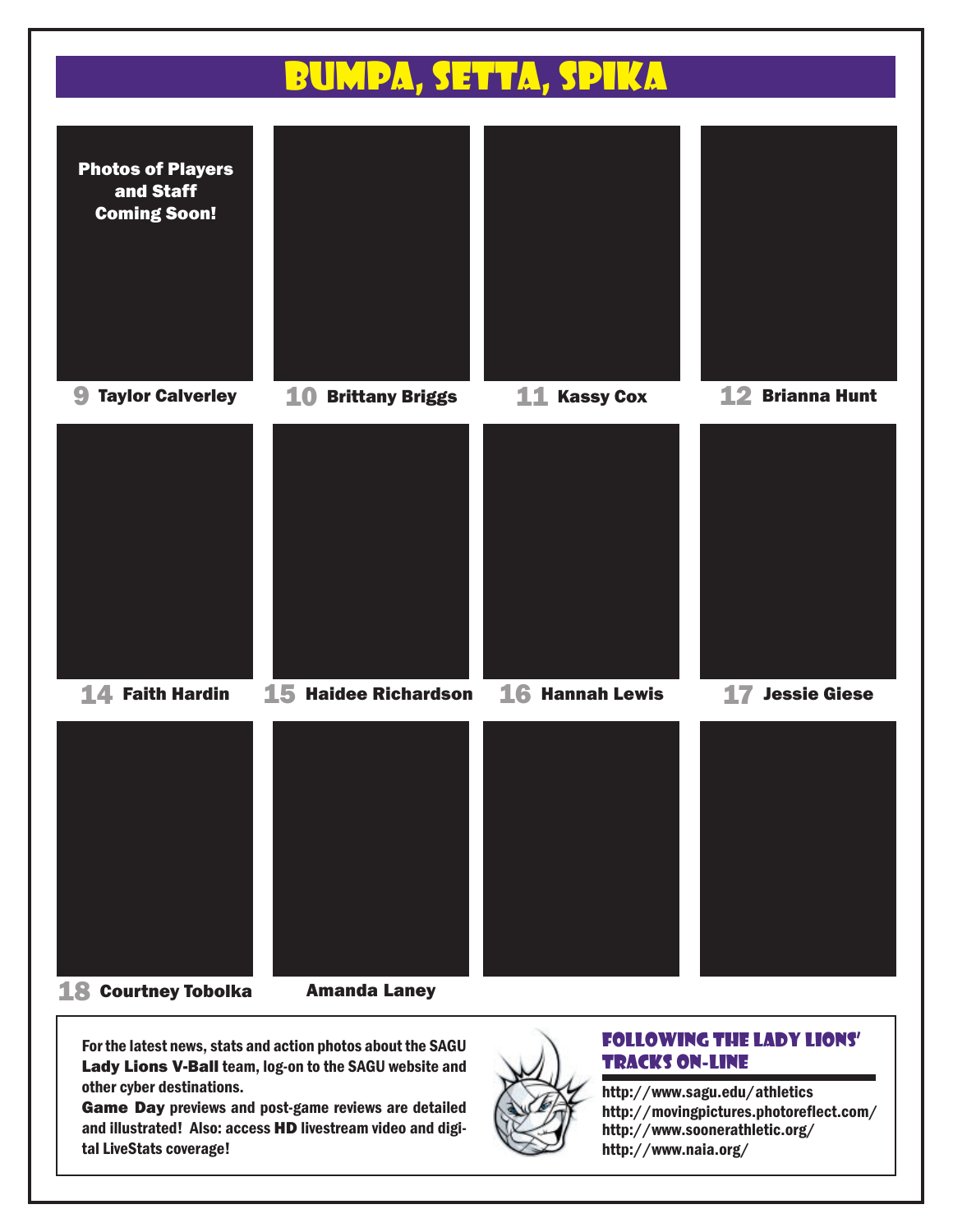## 2013 SAGULADY LIONS VOLLE

Photos of Players and Staff Coming Soon!







Taylor Calverley received four RRAC honors in 2012.

Hank Moore Jordan Briggs Kyle Nielsen Anna Moormeier



# RRAC Names Calverley as top setter 3 chosen as First Team selections

Calverley, Sodich, Cox honored All-Conference

| <b>SETTER OF THE YEAR</b>     | Taylor Calverley, Jr.                                    |
|-------------------------------|----------------------------------------------------------|
| <b>FIRST TEAM ALL-RRAC</b>    | Taylor Calverley, Jr.                                    |
|                               | Kassy Cox, Jr.<br>Jessica Sodich, So.                    |
| <b>SECOND TEAM ALL-RRAC</b>   | <b>Caitlyn Hudson, Sr.</b>                               |
| <b>HONORABLE MENTION</b>      | <b>Brittany Briggs, Jr.</b><br><b>Emmalee Smith, Fr.</b> |
| <b>Champions of Character</b> | Taylor Calverley, Jr.<br><b>Alissa Kirk, So.</b>         |
| <b>All Academic Team</b>      | Taylor Calverley, Jr.                                    |
|                               | Kassy Cox, Jr.                                           |
|                               | Jessie Giese, Jr.                                        |
|                               | <b>Alissa Kirk, So.</b>                                  |
|                               | <b>Amanda Laney, Jr.</b>                                 |
|                               |                                                          |





**Jessica Sodich photo by Steve Patterson (Moving** Pictures) at: movingpictures.photoreflect.com